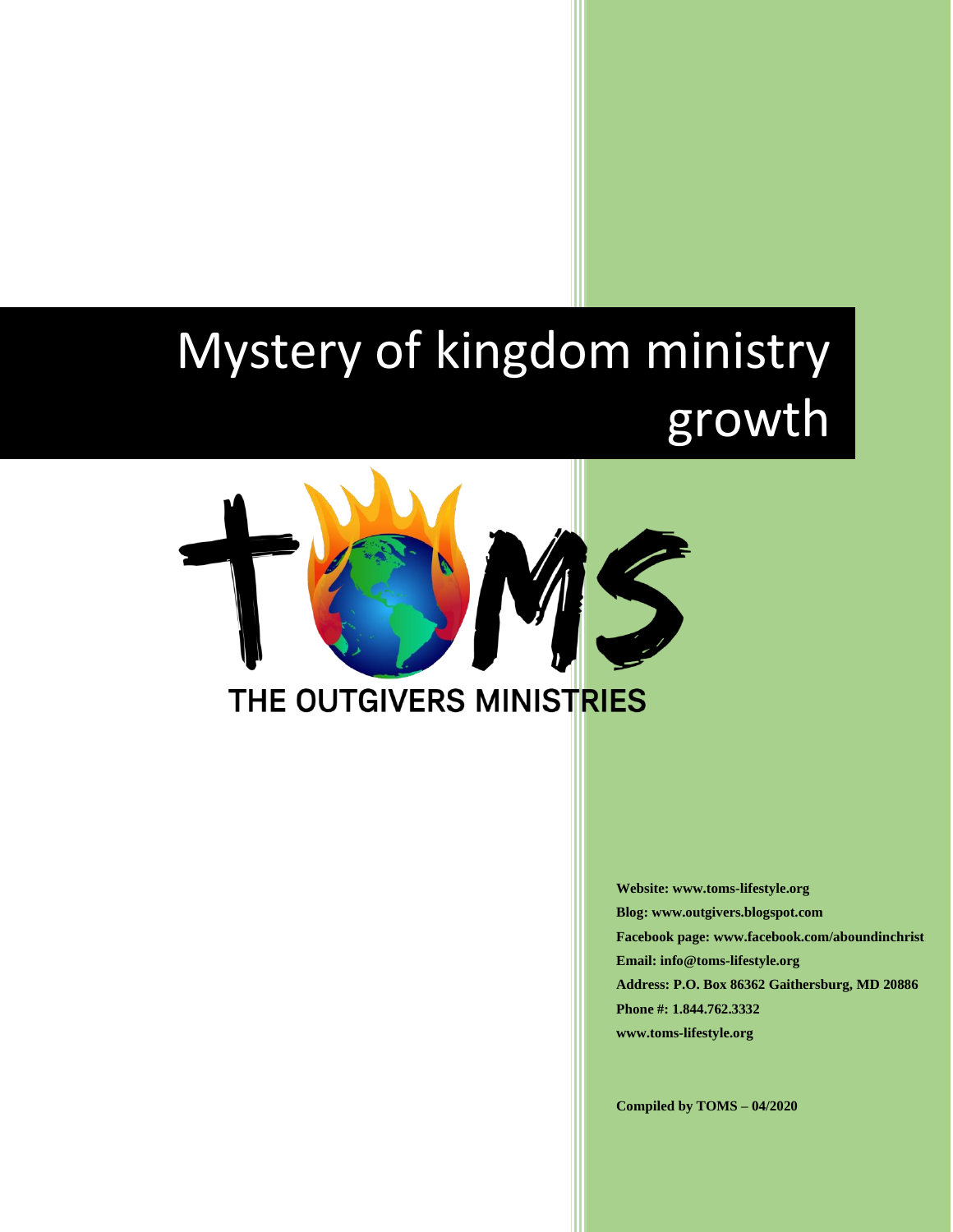# **Mystery of Kingdom Ministry Growth**

#### **A few points to understand as we desire ministry growth.**

# **I) It is the Lord that brings about genuine growth**

# **Acts 2:47 (NIV)**

**<sup>47</sup>**praising God and enjoying the favor of all the people. And the Lord added to their number daily those who were being saved.

# **II) The Lord can grow a ministry from whatever number to the desired number. No amount is too small for the Lord to work with.**

# **Genesis 9:19 (AMPC)**

<sup>19</sup> These are the three sons of Noah, and from them the whole earth was overspread and stocked with inhabitants.

#### **Evangelism vs Soul Winning (Discipleship)**

#### **a) Evangelism**

Evangelism is simply defined as the spreading of the Christian gospel by public preaching or personal witness. [\(www.google.com\)](http://www.google.com/)

#### **-Mark 15:15-16 (NIV)**

**<sup>15</sup>** He said to them, "Go into all the world and preach the gospel to all creation.

**<sup>16</sup>** Whoever believes and is baptized will be saved, but whoever does not believe will be condemned.

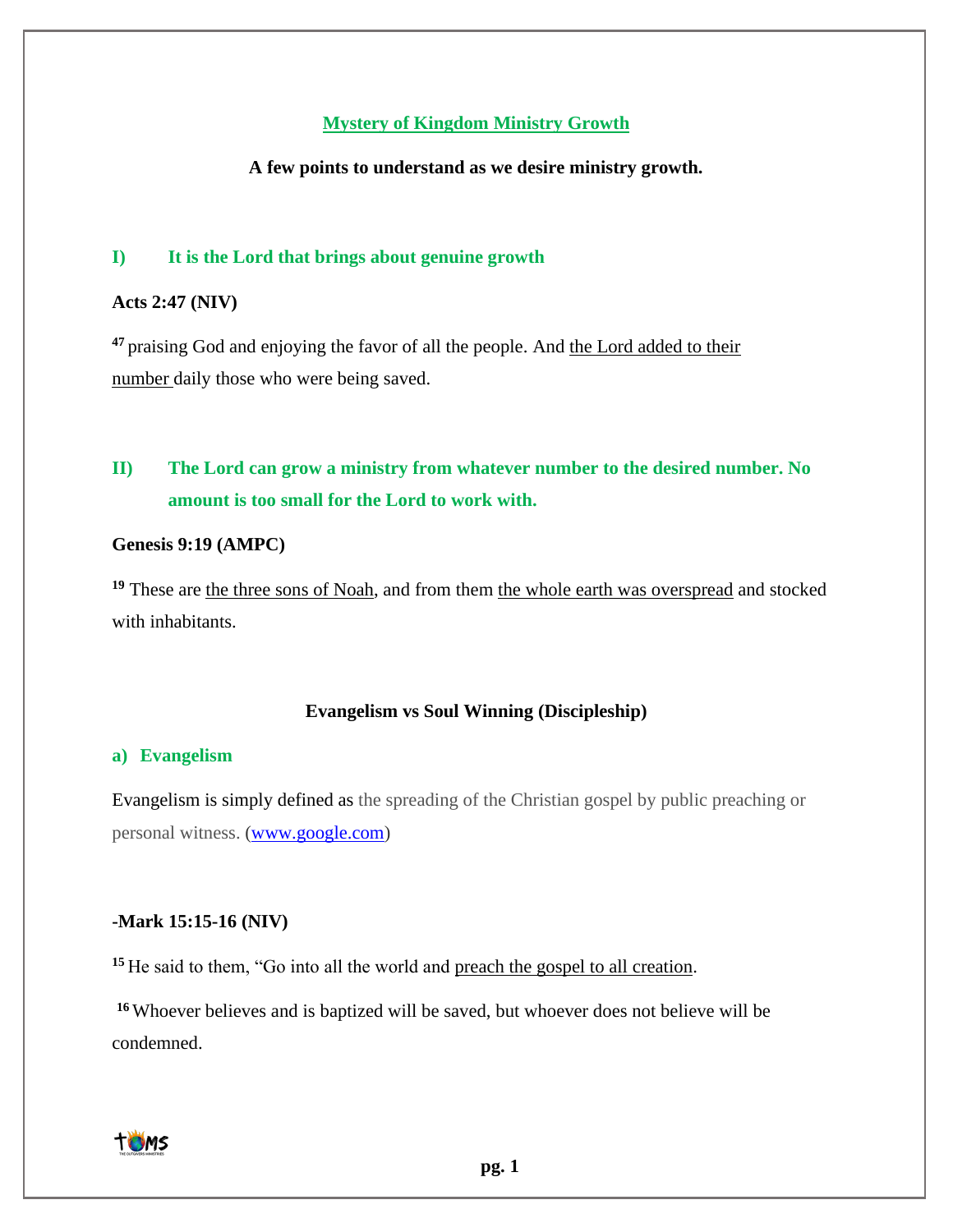#### **b) Soul Winning (Discipleship)**

A disciple is a person who is a pupil or adherent to the doctrines of another. One who embraces and assists in spreading the teaching of another. Any follower of another person. In this case, we are referring to a follower of Jesus Christ. [\(www.google.com\)](http://www.google.com/)

#### **-Proverbs 11:30 (KJV)**

**<sup>30</sup>** The fruit of the righteous is a tree of life; and he that winneth souls is wise.

#### **-Mark 28:19 (NIV)**

<sup>19</sup>Therefore go and make disciples of all nations, baptizing them in the name of the Father and of the Son and of the Holy Spirit,

#### **Some Will, Some Won't**

#### **-Matthew 7:6 (NIV)**

**<sup>6</sup>**"Do not give dogs what is sacred; do not throw your pearls to pigs. If you do, they may trample them under their feet, and turn and tear you to pieces.

-In the context of "judging others", we are admonished not to judge others. However, selfexamine. One way to begin this process is to first examine whether or not we fall in the category of "dogs" and/or "pigs". Can we be entrusted sacred things?" "Do we value sacred things?" "Or, are we the type that will poorly handle and devalue sacred things, then, turn around and find fault with the messenger?"

-Once you consciously remove yourself from the category of a dog and a pig, you can then be certain that you will easily identify one (a dog; a pig; one who poorly handles and devalues

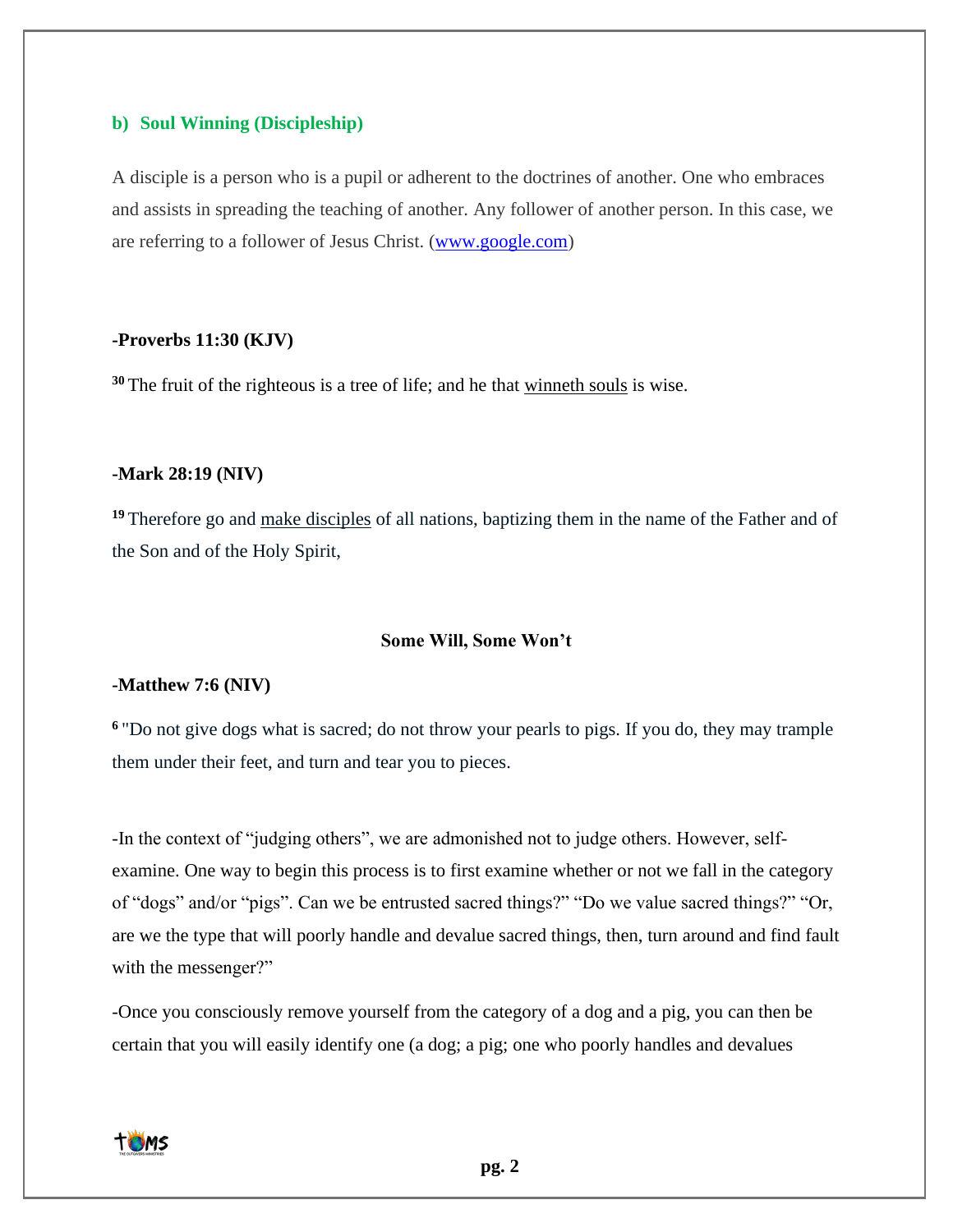sacred things), because you had once been a dog/pig or you do understand the characteristics. This is important because you will be more practical in your approach than judgmental.

# **-Mark 6:4 (NIV)**

**<sup>4</sup>**Jesus said to them, "A prophet is not without honor except in his own town, among his relatives and in his own home."

-Notice how narrow the progression is; town-relatives-home.

-Understand that there was an attempt from Jesus' end to minister the word. It was not a statement made from assumptions. In **Mark 6:1 (NIV),** we are told "Jesus left there and went to his hometown, accompanied by his disciples." Therefore, always make an attempt to minister the word like Jesus did.

-Always remember that some will be receptive, so choose to be one and do not give up. **Mark 6:2 (NV),** we are told "when the Sabbath came, he began to teach in the synagogue, and many who heard him were amazed." Jesus continued to preach the gospel with the knowledge that not everyone will be receptive.

#### **-Acts 28:24-25 (NIV)**

<sup>23</sup> They arranged to meet Paul on a certain day, and came in even larger numbers to the place where he was staying. He witnessed to them from morning till evening, explaining about the kingdom of God, and from the Law of Moses and from the Prophets he tried to persuade them about Jesus.

**<sup>24</sup>** Some were convinced by what he said, but others would not believe.

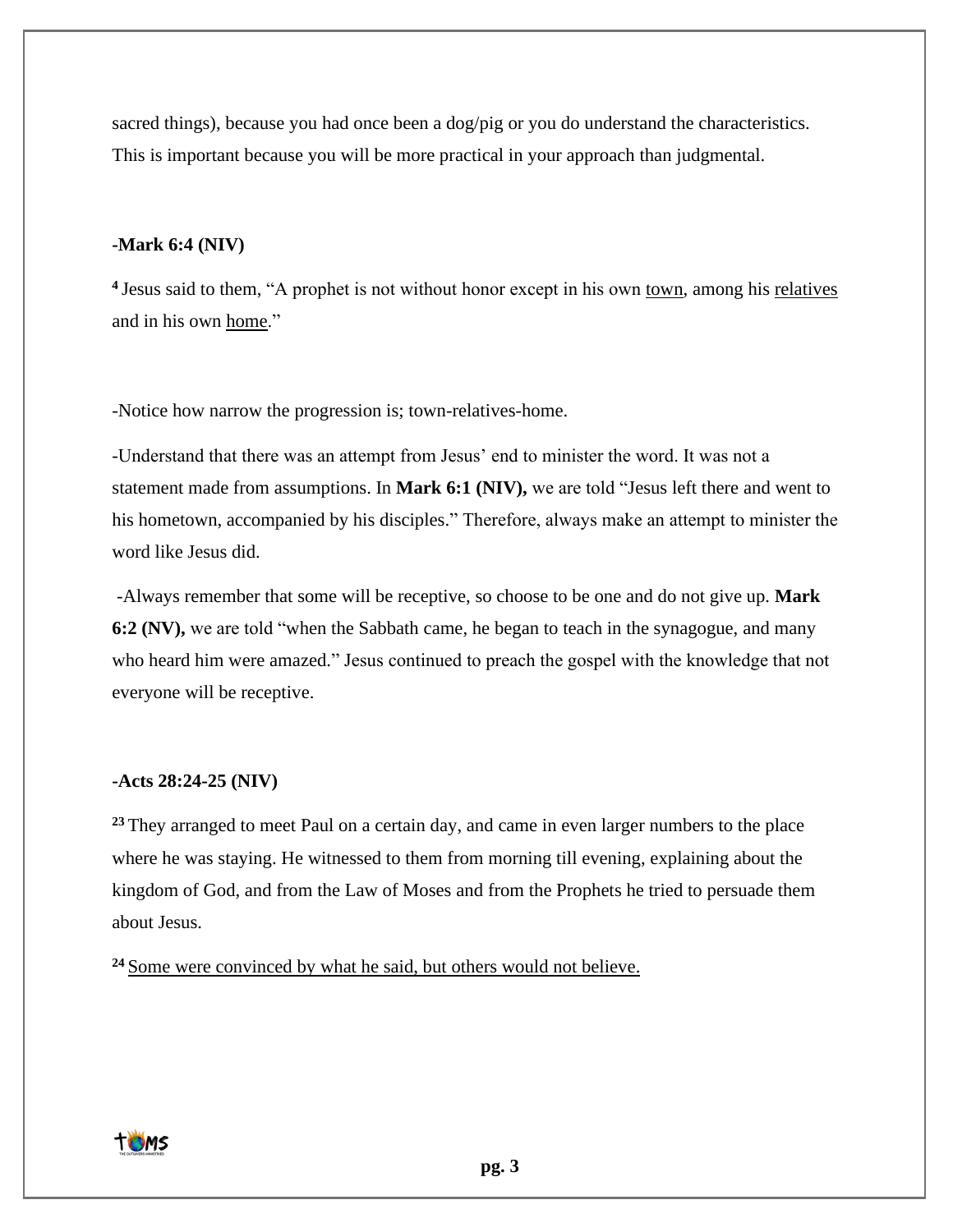## **Achieving ministry growth.**

#### **1) The Holy Spirit**

The acknowledgement and presence of the Holy Spirit is what brings about genuine ministry growth as exemplified in the new testament in the book of Acts. After the disciples where baptized by the Holy Spirit then the gospel began to spread. **(Read Acts Chapter 2).**

#### **Acts 2:19 (NIV)**

<sup>19</sup>I will show wonders in the heavens above and signs on the earth below, blood and fire and billows of smoke.

#### **-Mark 16:17-18 (NIV)**

**<sup>17</sup>** And these signs will accompany those who believe: In my name they will drive out demons; they will speak in new tongues;

**<sup>18</sup>** they will pick up snakes with their hands; and when they drink deadly poison, it will not hurt them at all; they will place their hands on sick people, and they will get well."

#### **-1 Corinthians 14:22 (NIV)**

**<sup>22</sup>** Tongues, then, are a sign, not for believers but for unbelievers; prophecy, however, is not for unbelievers but for believers.

# **2) Daily Additions**

# **-Acts 2:47 (NIV)**

**<sup>47</sup>**praising God and enjoying the favor of all the people. And the Lord added to their number daily those who were being saved.

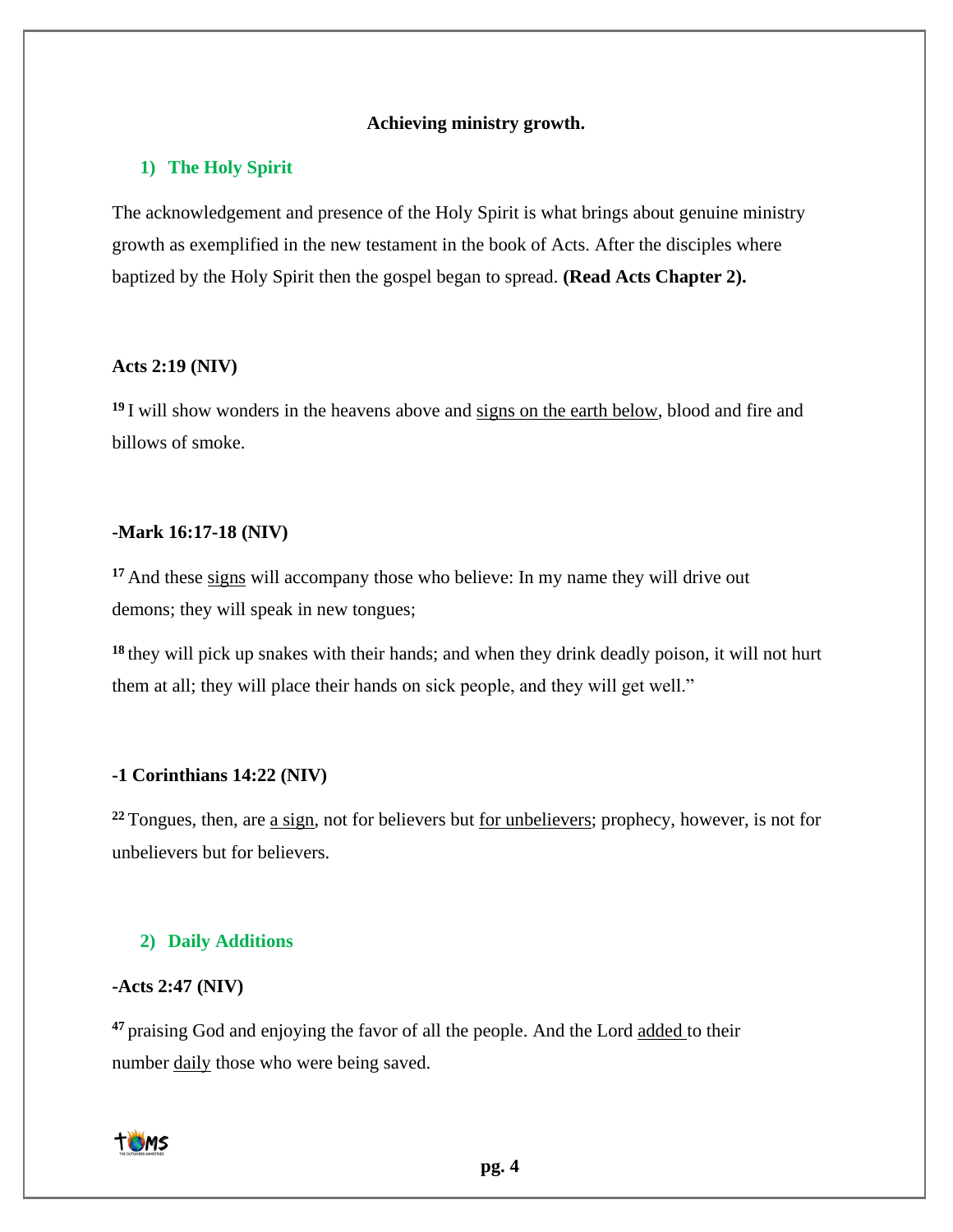#### **-Acts 2:42 (NIV)**

<sup>42</sup> They devoted themselves to the apostles' teaching and to fellowship, to the breaking of bread and to prayer.

## **The early church added to their numbers daily using 4 strategies.**

- a) Teach
- b) Fellowship
- c) Breaking bread
- d) Prayer

# **-Acts 16:4-5 (NIV)**

<sup>4</sup> As they traveled from town to town, they delivered the decisions reached by the apostles and elders in Jerusalem for the people to obey.

**<sup>5</sup>** So the churches were strengthened in the faith and grew daily in numbers.

**The early church also added to their numbers daily using the strategy of strengthening of doctrinal practices (read Acts 15:22-29) through the auspices of Apostles and Elders (the church leaders).**

#### **3) Great Additions**

#### **- Acts 2:41(NIV)** - **Peter's Account on preaching the word**

<sup>41</sup> Those who accepted his message were baptized, and about three thousand were added to their number that day.

**-Acts 4:4 (TPT) - Peter and John's Account on preaching the word**

# TOMS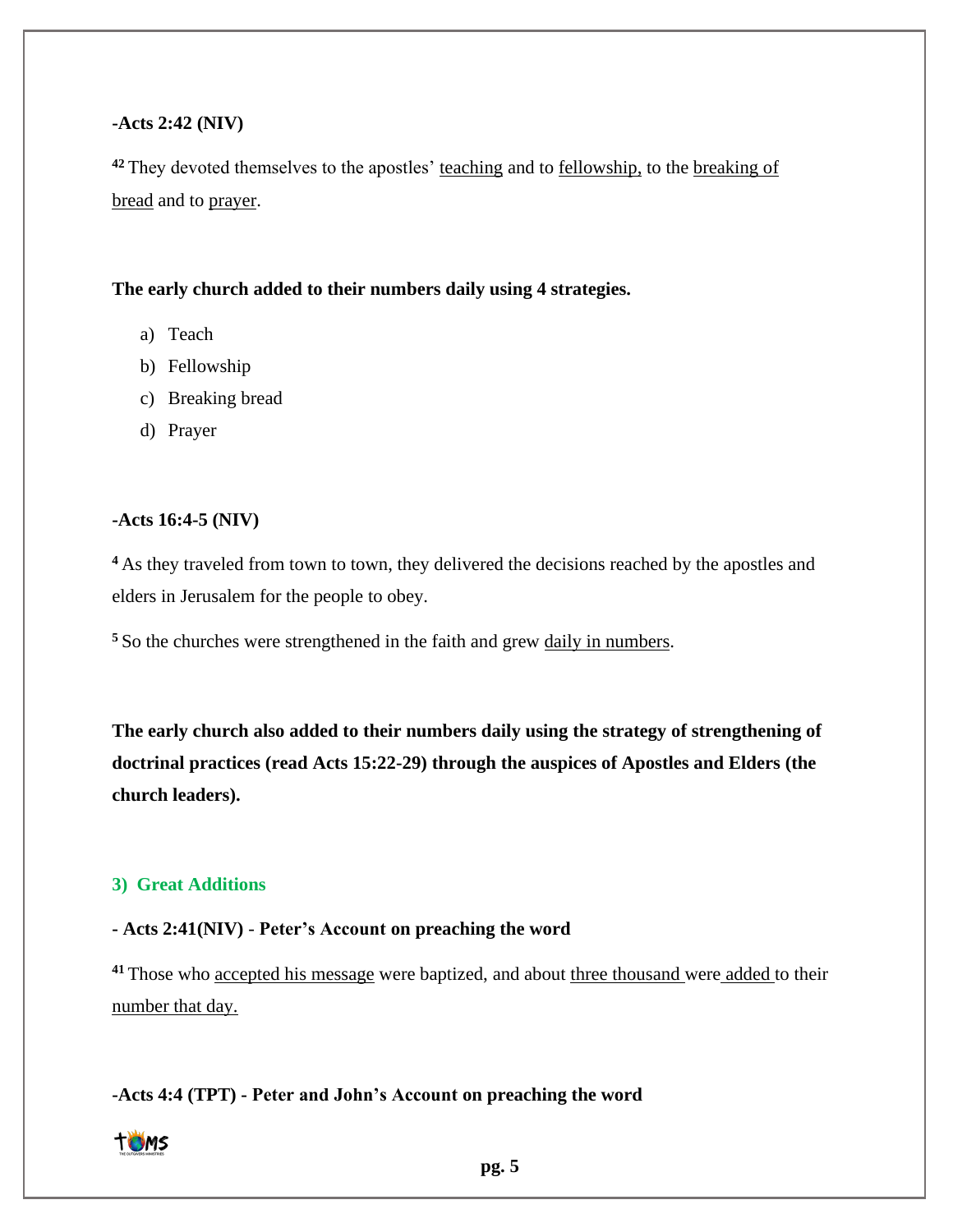<sup>4</sup> Yet there were many in the crowd who believed the message, bringing the total number of men who believed to nearly five thousand!

## **-Acts 8:4 (NIV) - Philips' Account**

**<sup>4</sup>** Those who had been scattered preached the word wherever they went.

# **-Acts 14:21 (NIV) - Barnabas and Paul Account**

**<sup>21</sup>** They preached the gospel in that city and won a large number of disciples.

# **4) Signs and Wonders**

# **Healings**

# **-Acts 5:12-14 (NIV)**

<sup>12</sup> The apostles performed many signs and wonders among the people. And all the believers used to meet together in Solomon's Colonnade.

**<sup>13</sup>** No one else dared join them, even though they were highly regarded by the people.

**<sup>14</sup>** Nevertheless, more and more men and women believed in the Lord and were added to their number.

#### **Deliverances and Creative Miracles**

# **-Acts 8:4-8 (NIV) - Philips' Account**

**<sup>4</sup>** Those who had been scattered preached the word wherever they went.

**<sup>5</sup>** Philip went down to a city in Samaria and proclaimed the Messiah there.

**<sup>6</sup>** When the crowds heard Philip and saw the signs he performed, they all paid close attention to what he said.

# **TOMS**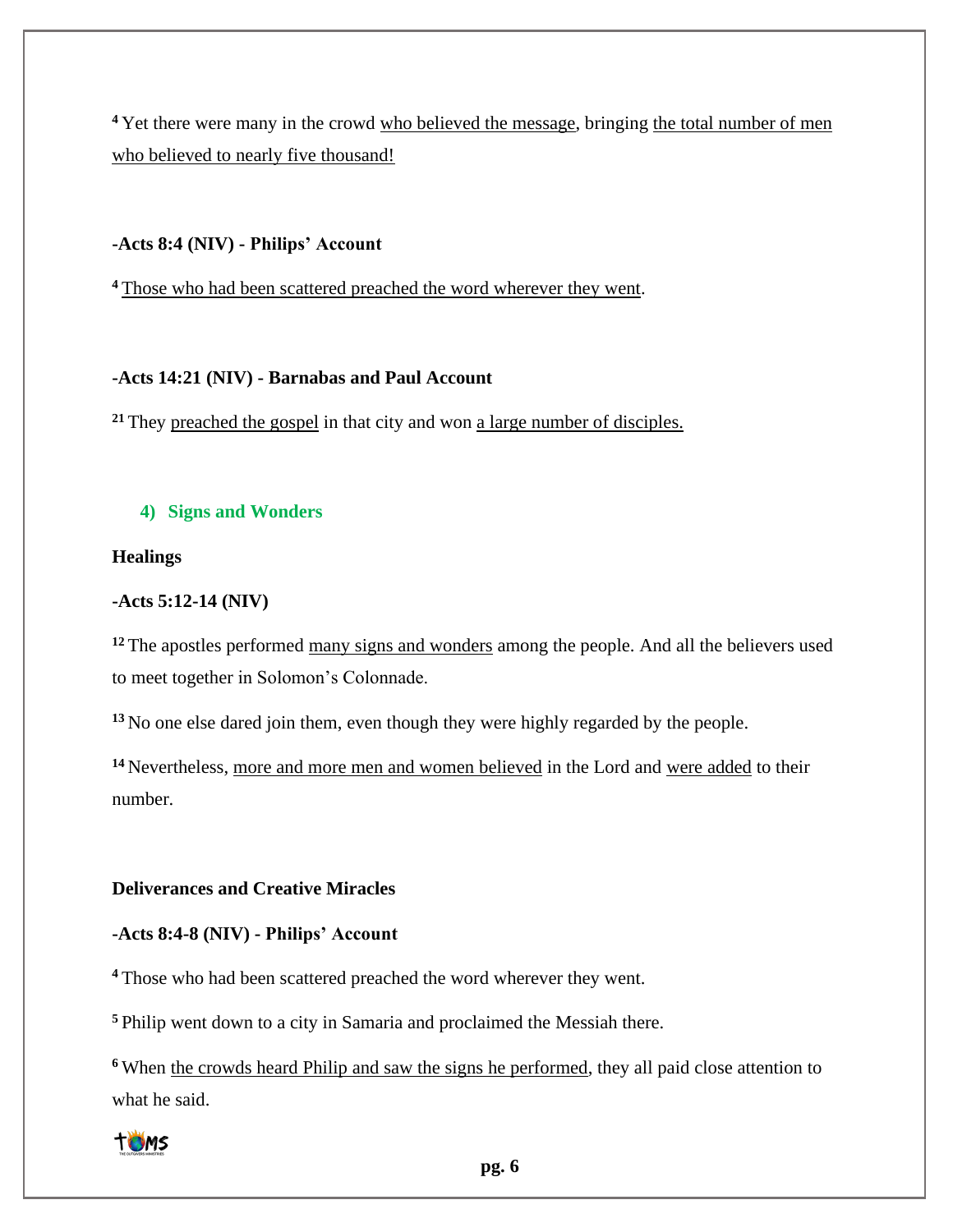<sup>7</sup> For with shrieks, impure spirits came out of many, and many who were paralyzed or lame were healed.

**<sup>8</sup>** So there was great joy in that city.

#### **5) Designated Meeting Place(s)**

# **-Acts 2:46 (NIV)**

**<sup>46</sup>** Every day they continued to meet together in the temple courts. They broke bread in their homes and ate together with glad and sincere hearts,

#### **-Acts 5:12 (NIV)**

<sup>12</sup> The apostles performed many signs and wonders among the people. And all the believers used to meet together in Solomon's Colonnade.

# **-Acts 5:42 (NIV)**

**<sup>42</sup>** Day after day, in the temple courts and from house to house, they never stopped teaching and proclaiming the good news that Jesus is the Messiah.

# **-Acts 19:8-10 (NIV)**

**<sup>8</sup>** Paul entered the synagogue and spoke boldly there for three months, arguing persuasively about the kingdom of God.

**<sup>9</sup>** But some of them became obstinate; they refused to believe and publicly maligned the Way. So Paul left them. He took the disciples with him and had discussions daily in the lecture hall of Tyrannus.

**<sup>10</sup>** This went on for two years, so that all the Jews and Greeks who lived in the province of Asia heard the word of the Lord.

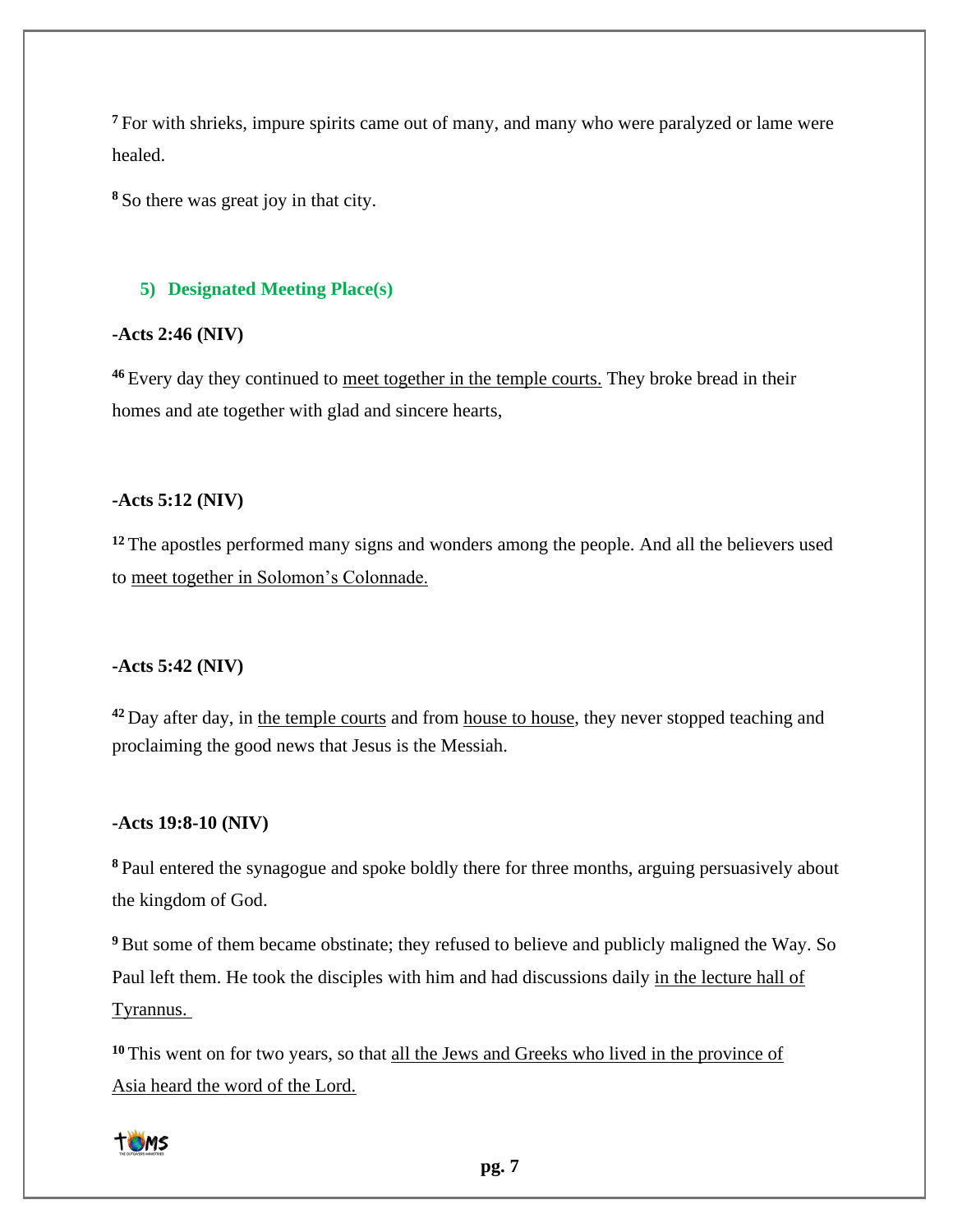# **6) Persecution(s) and Overcoming Persecution(s)**

# **-Acts 5:40-42 (NIV)**

**<sup>40</sup>** His speech persuaded them. They called the apostles in and had them flogged. Then they ordered them not to speak in the name of Jesus, and let them go.

**<sup>41</sup>** The apostles left the Sanhedrin, rejoicing because they had been counted worthy of suffering disgrace for the Name.

**<sup>42</sup>** Day after day, in the temple courts and from house to house, they never stopped teaching and proclaiming the good news that Jesus is the Messiah.

# **-Acts 8:1-5 (NIV)**

**<sup>1</sup>**And Saul approved of their killing him. On that day a great persecution broke out against the church in Jerusalem, and all except the apostles were scattered throughout Judea and Samaria.

**<sup>2</sup>** Godly men buried Stephen and mourned deeply for him.

**<sup>3</sup>** But Saul began to destroy the church. Going from house to house, he dragged off both men and women and put them in prison.

**<sup>4</sup>** Those who had been scattered preached the word wherever they went.

**<sup>5</sup>** Philip went down to a city in Samaria and proclaimed the Messiah there.

**- Acts 11:19-21 (NIV)**

# **The Church in Antioch**

**<sup>19</sup>** Now those who had been scattered by the persecution that broke out when Stephen was killed traveled as far as Phoenicia, Cyprus and Antioch, spreading the word only among **Jews.**

**<sup>20</sup>** Some of them, however, men from Cyprus and Cyrene, went to Antioch and began to speak to Greeks also, telling them the good news about the Lord Jesus.

**<sup>21</sup>** The Lord's hand was with them, and a great number of people believed and turned to the Lord.

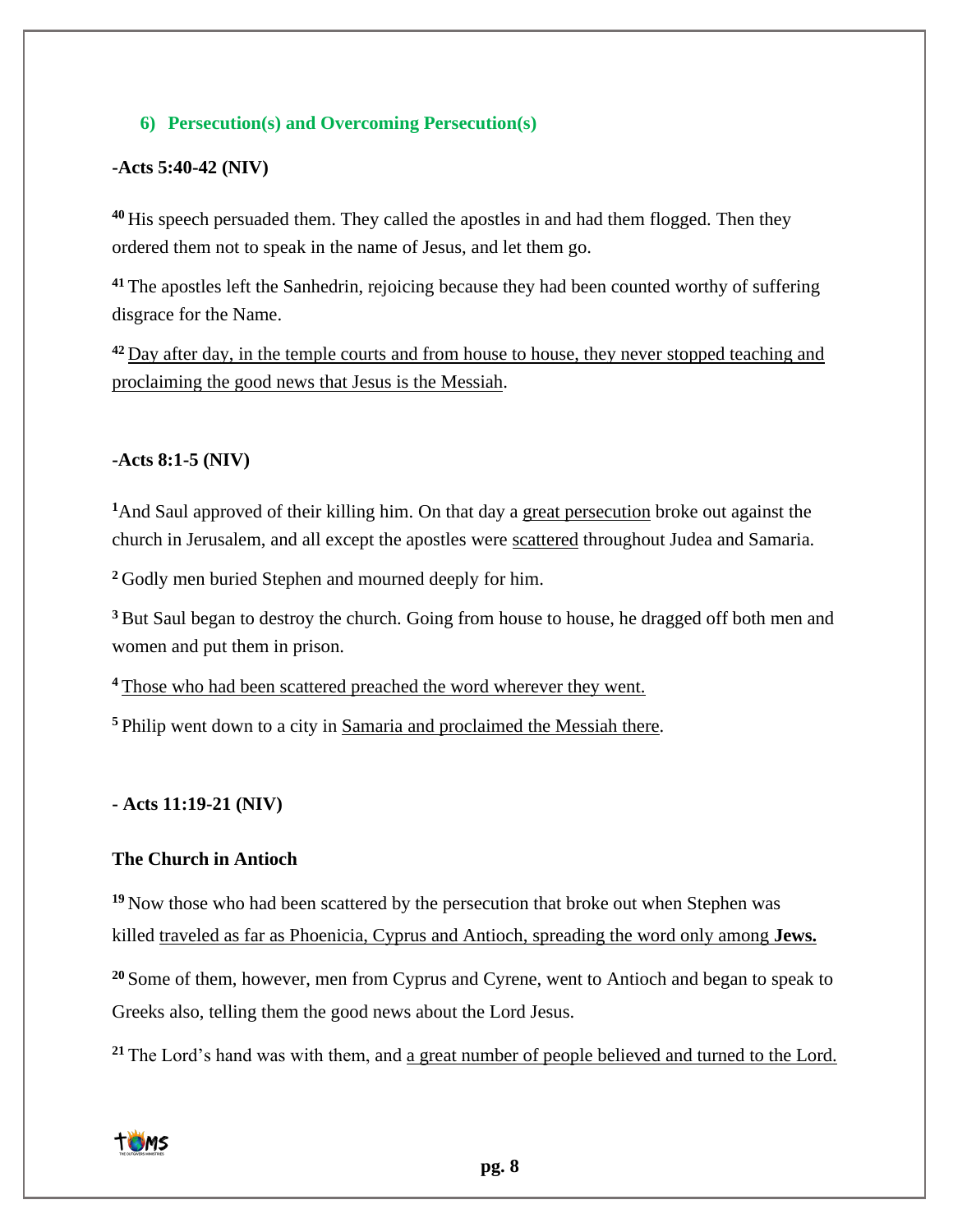When the disciples were scattered, they preached the word wherever went. Therefore, that provided potentials for growth of the church as more people believed the word preached.

# **7) Order**

## **-Acts 6:1-7 (NIV)**

<sup>1</sup>In those days when the number of disciples was increasing, the Hellenistic Jews among them complained against the Hebraic Jews because their widows were being overlooked in the daily distribution of food.

**<sup>2</sup>** So the Twelve gathered all the disciples together and said, "It would not be right for us to neglect the ministry of the word of God in order to wait on tables.

**<sup>3</sup>** Brothers and sisters, choose seven men from among you who are known to be full of the Spirit and wisdom. We will turn this responsibility over to them

**<sup>4</sup>** and will give our attention to prayer and the ministry of the word."

**<sup>5</sup>** This proposal pleased the whole group. They chose Stephen, a man full of faith and of the Holy Spirit; also Philip, Procorus, Nicanor, Timon, Parmenas, and Nicolas from Antioch, a convert to Judaism.

**<sup>6</sup>** They presented these men to the apostles, who prayed and laid their hands on them.

**<sup>7</sup>** So the word of God spread. The number of disciples in Jerusalem increased rapidly, and a large number of priests became obedient to the faith.

# **8) Peace**

#### **-Acts 9:31 (NIV)**

**<sup>31</sup>** Then the church throughout Judea, Galilee and Samaria enjoyed a time of peace and was strengthened. Living in the fear of the Lord and encouraged by the Holy Spirit, it increased in numbers.

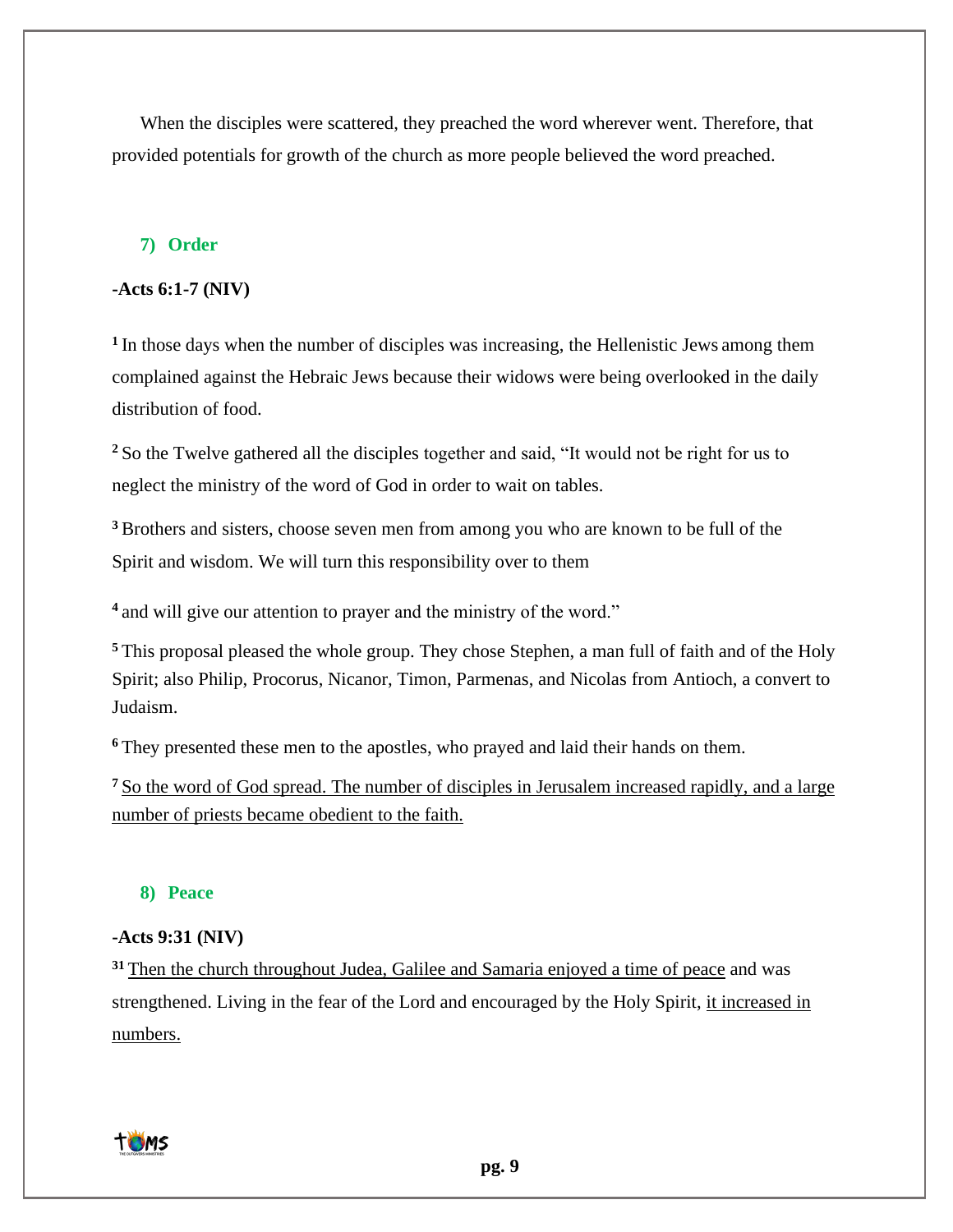## **9) Encouragement**

# **-Acts 11:22-24 (NIV)**

**<sup>22</sup>** News of this reached the church in Jerusalem, and they sent Barnabas to Antioch.

**<sup>23</sup>** When he arrived and saw what the grace of God had done, he was glad and encouraged them all to remain true to the Lord with all their hearts.

<sup>24</sup> He was a good man, full of the Holy Spirit and faith, and a great number of people were brought to the Lord.

Holy Spirit led and faith-based encouragement are all powerful strategies for kingdom growth.

#### **10) Philip's Approach**

#### **-Acts 8:26-40 (NIV)**

**<sup>26</sup>**Now an angel of the Lord said to Philip, "Go south to the road—the desert road—that goes down from Jerusalem to Gaza."

**<sup>27</sup>**So he started out, and on his way he met an Ethiopian eunuch, an important official in charge of all the treasury of the Kandake (which means "queen of the Ethiopians"). This man had gone to Jerusalem to worship,

**<sup>28</sup>**and on his way home was sitting in his chariot reading the Book of Isaiah the prophet.

**<sup>29</sup>**The Spirit told Philip, "Go to that chariot and stay near it."

**<sup>30</sup>**Then Philip ran up to the chariot and heard the man reading Isaiah the prophet. "Do you understand what you are reading?" Philip asked.

**<sup>31</sup>**"How can I," he said, "unless someone explains it to me?" So he invited Philip to come up and sit with him.

**32** This is the passage of Scripture the eunuch was reading: (the passage is from **Isaiah 53:7**)

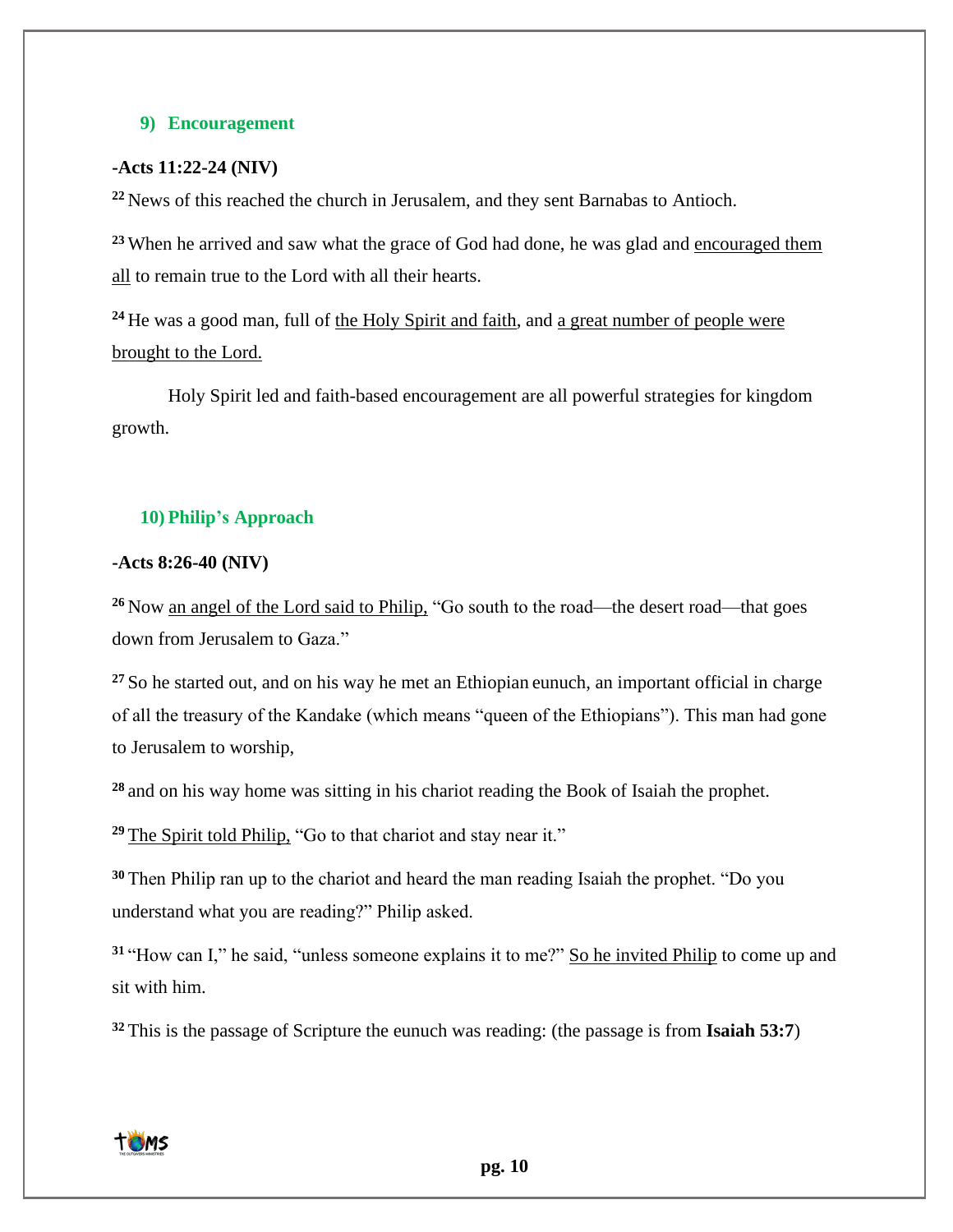"He was led like a sheep to the slaughter, and as a lamb before its shearer is silent,

 so he did not open his mouth. **<sup>33</sup>** In his humiliation he was deprived of justice. Who can speak of his descendants? For his life was taken from the earth."

**<sup>34</sup>**The eunuch asked Philip, "Tell me, please, who is the prophet talking about, himself or someone else?"

<sup>35</sup> Then Philip began with that very passage of Scripture and told him the good news about Jesus. **<sup>36</sup>**As they traveled along the road, they came to some water and the eunuch said, "Look, here is water. What can stand in the way of my being baptized?"

**<sup>37</sup>**Then Philip said, "If you believe with all your heart, you may."

And he answered and said, "I believe that Jesus Christ is the Son of God."

**<sup>38</sup>**And he gave orders to stop the chariot. Then both Philip and the eunuch went down into the water and Philip baptized him.

**<sup>39</sup>**When they came up out of the water, the Spirit of the Lord suddenly took Philip away, and the eunuch did not see him again, but went on his way rejoicing.

**<sup>40</sup>**Philip, however, appeared at Azotus and traveled about, preaching the gospel in all the towns until he reached Caesarea.

- When it comes to helping others grow, permit the Spirit of God to lead the process. Pray and ask the Father for leadership. When He leads, please obey.
- When it comes to discipleship, always remember that different approaches might be required depending on the need. However, the gospel of the kingdom is the same. Therefore, be eclectic (use diverse approaches as led) and elenctic (help others discover truth and correct falsehood in their thought process). The Ethiopian eunuch eventually got baptized and was an addition to the kingdom.

# **11)The Berean Approach**

# **-Acts 17:10-12 (NIV)**